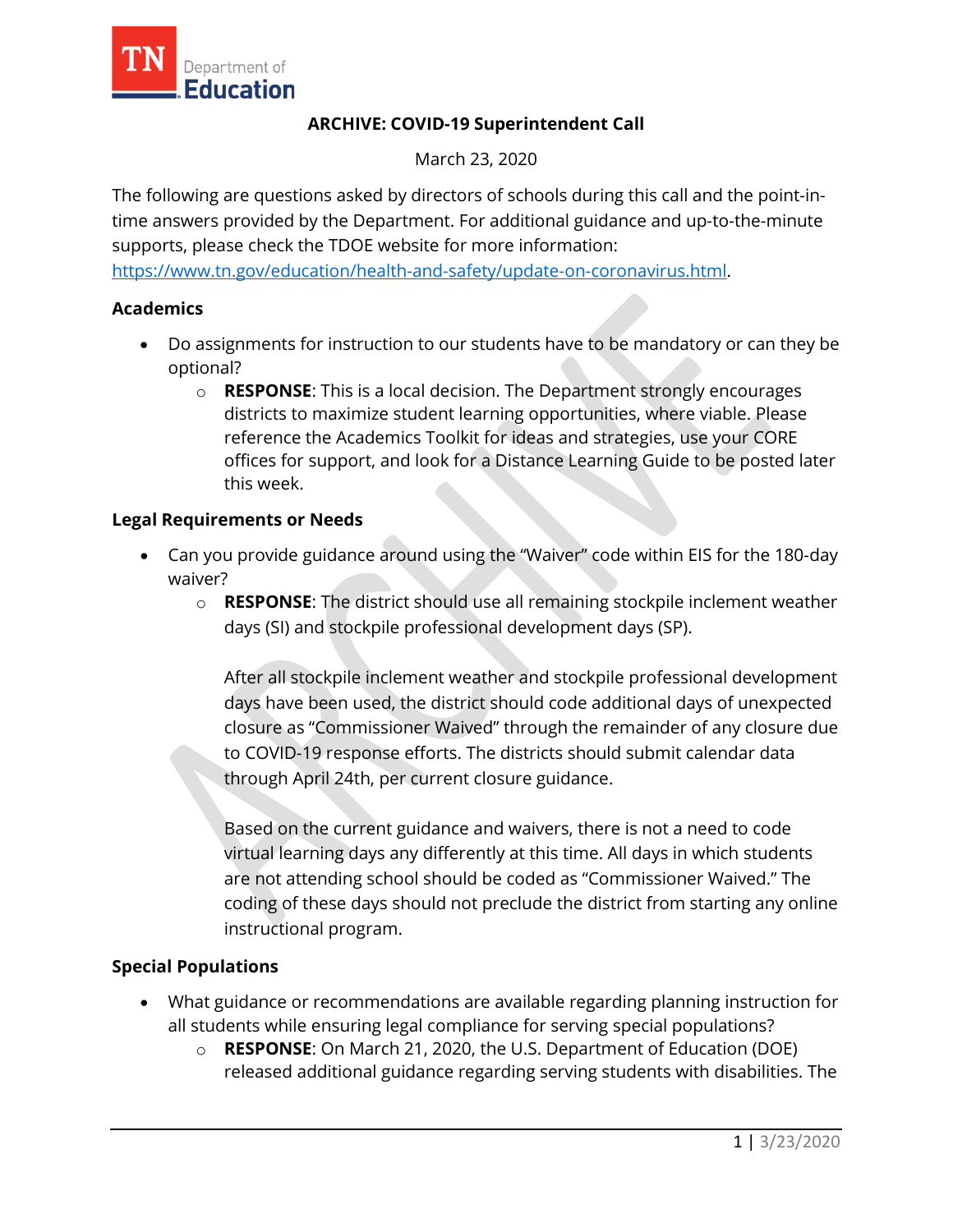

guidance stated that while many schools are choosing to move to virtual instruction, some educators have been reluctant to provide any distance instruction because they believe that federal disability law presents insurmountable barriers to remote education. DOE states that this is simply not true.

**To be clear: ensuring compliance with the Individuals with Disabilities Education Act (IDEA), † Section 504 of the Rehabilitation Act (Section 504), and Title II of the Americans with Disabilities Act should not prevent any school from offering educational programs through distance instruction.**

**Schools should not opt to close or decline to provide distance instruction, at the expense of students, to address matters pertaining to services for students with disabilities.** Rather, school systems must make local decisions that take into consideration the health, safety, and wellbeing of all their students and staff. The Department is prepared to help school districts provide virtual instruction in a manner that is accessible to all students. For more information, refer to this toolkit for supporting special populations during school closure on TDOE's website.

- What is the statute code for staffing?
	- o **RESPONSE**: Staffing questions are local decisions the Department will send out a Staffing FAQ to give districts guidance on developing a personnel plan for each district to cover licensed and non-licensed employees. Districts need to include TN Code § 49-5-716 (2018) stating that "A teacher, including a teacher on preapproved leave or other type of leave, shall not be charged with a day of leave for any day on which the teacher's school or the school district is closed due to natural disaster, inclement weather, serious outbreak of contagious illness, or other unexpected event." Be sure that districts safeguard the rights of all employees while developing this plan. Federal guidance will be included in TDOE documents, including a link for the CDC guidance for workplaces and employers. The Department will send this to parents, teachers, and employees so they know how decisions are being made locally.
- For IEP meetings, can districts mandate that parents and/or children come in person to the school for districts to stay in compliance with IDEA?
	- o **RESPONSE**: The IDEA requires that the child's IEP be reviewed periodically, but not less than annually, to determine whether the annual goals for the child are being achieved; and revise the IEP, as appropriate. LEAs should make every attempt to conduct annual IEP team meetings during periods of school closure. However, IEP Teams are not required to meet in person while schools are closed. If there is a need to have an IEP meeting, the parent of a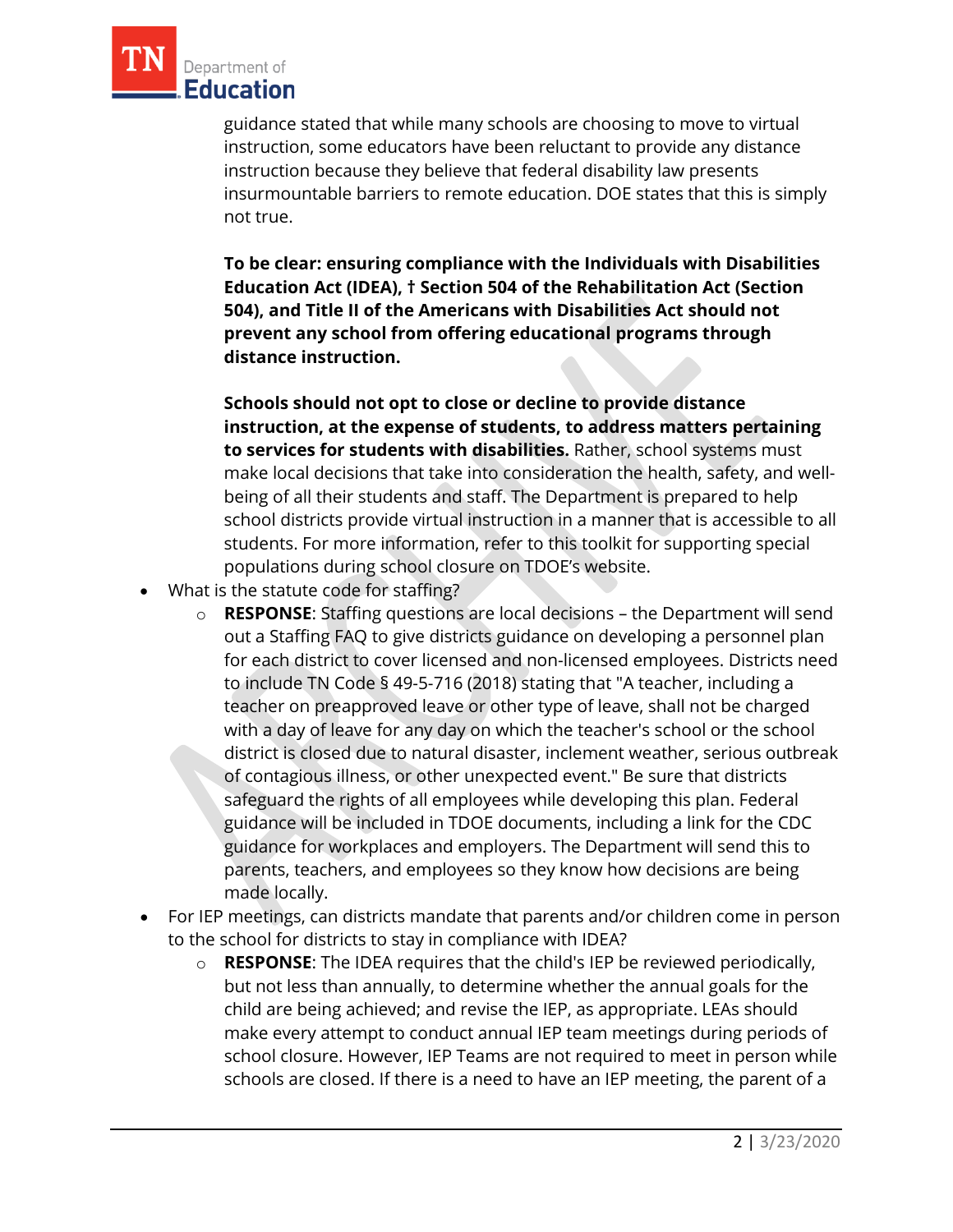

child with a disability and a public agency may agree to use alternative means of meeting participation requirements, such as video conferences and conference calls. Further, if changes need to be made to the IEP, the parent of a child with a disability and the public agency may agree not to convene an IEP Team meeting for the purposes of making those changes, and instead may develop a written document to amend or modify the child's current IEP. In addition, when conducting IEP Team meetings and placement meetings, the parent of a child with a disability and a public agency may agree to use alternative means of meeting participation requirements, such as video conferences and conference calls. If an evaluation of a student with a disability requires a face-to-face assessment or observation, the evaluation would need to be delayed until school reopens. IEP team meeting timelines may be extended only if: 1) The LEA has reasonably determined the use of virtual technology is not a suitable method of conducting the required meeting; or 2) Information necessary for the IEP team's deliberation is not attainable due to recommendations of the state or local health departments.

For more information, refer to [this toolkit](https://www.tn.gov/content/dam/tn/education/health-&-safety/School_Closure_Toolkit_Special%20Populations.pdf) for supporting special populations during school closure on TDOE's website.

- How should districts who are closed and continuing to hold IEP meetings get signatures from participants? What do districts need to do for initial and reevaluation meetings that require parent signatures?
	- o **RESPONSE**: LEAs may choose to obtain electronic signatures for annual IEP, initial eligibility, initial consent, and/or re-evaluation meetings held virtually, provided that the LEA ensures that there are appropriate safeguards, consistent with the requirements in IDEA and the Family Educational Rights and Privacy Act (FERPA). Under FERPA, electronic consent may serve as written consent provided that the "Signed and dated written consent" includes a record and signature in electronic form that--"(1) Identifies and authenticates a particular person as the source of the electronic consent; and (2) Indicates such person's approval of the information contained in the electronic consent." 34 CFR §99.30(d).

Alternatively, LEAs may also choose to obtain parent signatures via US mail. This option may delay the attainment of the required signatures; however, as a reminder, once parents are provided written notice of any changes or updates to an IEP, the IEP may be implemented as proposed unless the parent requests mediation or due process within 14 days. In addition, the delay to attain initial consent for placement will not impact the delivery of services during school closures, as LEAs are not required to provide FAPE during school closures.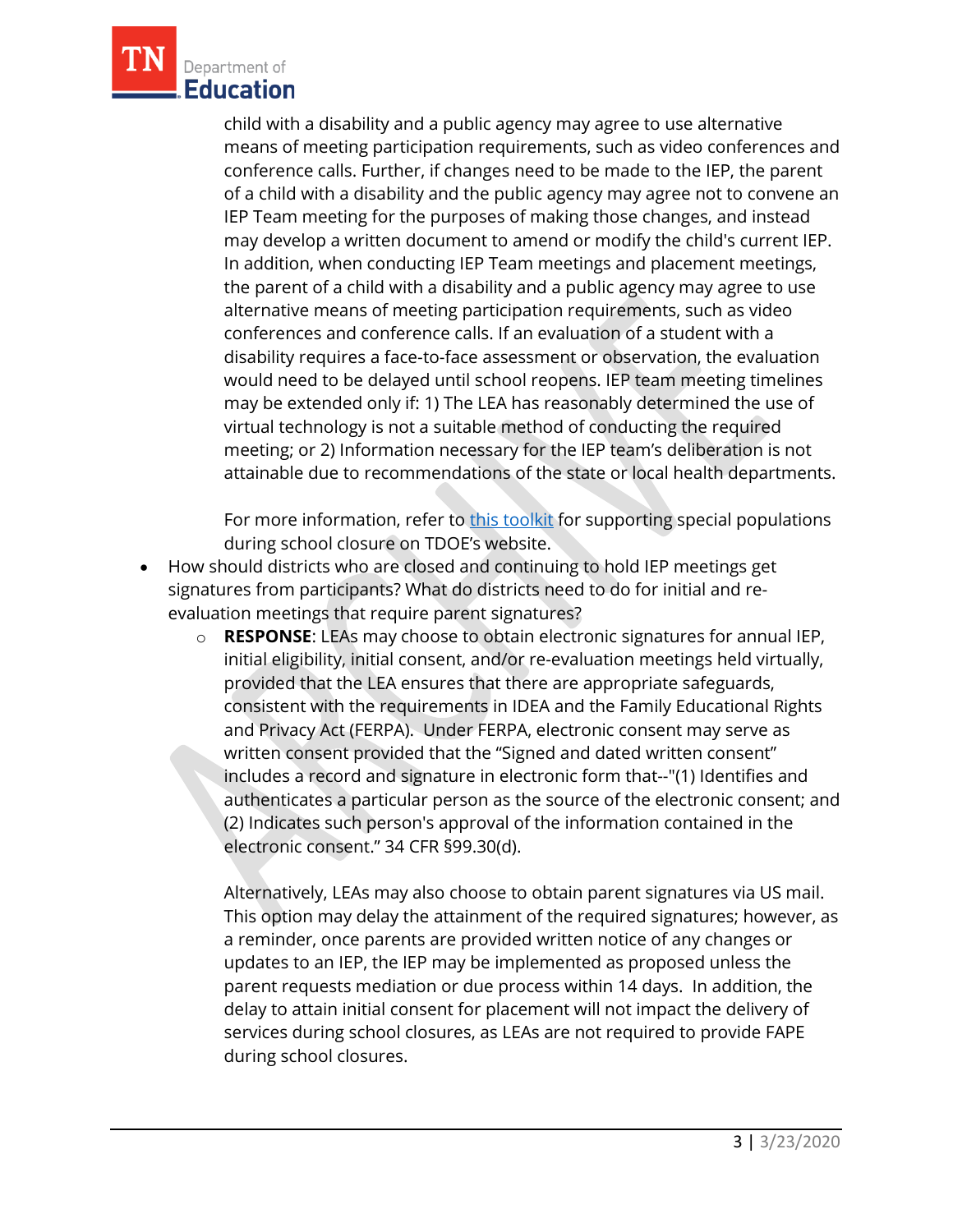

Districts should work with their local board attorneys to ensure their processes for obtaining consent comply with state and federal law.

- Are districts allowed to waive meetings with parent consent for annual IEPs like with making changes to IEPs with addendums?
	- o **RESPONSE**: In making changes to a child's IEP after the annual IEP Team meeting for a school year, the parent of a child with a disability and the public agency may agree not to convene an IEP Team meeting for the purposes of making those changes, and instead may develop a written document to amend or modify the child's current IEP. In addition, when conducting IEP Team meetings and placement meetings, the parent of a child with a disability and a public agency may agree to use alternative means of meeting participation requirements, such as video conferences and conference calls. These decisions must include the child's parent or guardian and meaningfully work towards ensuring that each child receives an IEP review commensurate with the intent of the law, and in the best interest of the child. Districts and schools are strongly encouraged to document decisions related to these re-evaluation timelines and maintain that decisionmaking rationale in the student's file.
- Can you give the location of a sample of a written change to an IEP?
	- o **RESPONSE**: There is a template for an Individualized Student Support Plan in the [School Closure Toolkit: Special Populations](https://www.tn.gov/content/dam/tn/education/health-&-safety/School_Closure_Toolkit_Special%20Populations.pdf) document on the TDOE website.
- If districts provide required educational opportunities online for high school students but only offer optional opportunities for elementary/middle school students, would this require the district to provide compensatory services for those elementary/middle school students that did not receive instruction?
	- o **RESPONSE**: If elementary and middle schools are closed then there is no obligation for the district to provide IEP or 504 services during the period of closure for those students; however if a child does not receive services during a closure, a child's IEP team (or appropriate personnel under Section 504) must make an individualized determination whether and to what extent compensatory services may be needed, consistent with applicable requirements, including to make up for any skills that may have been lost. If students are being provided optional enrichment activities during the period of closure, these activities should be made accessibility to all students, including those with disabilities.
- When conducting IEP team meetings virtually, do the typical mandatory members of the IEP team need to be present (by phone or virtually)? With parent permission, could the IEP be updated without the usual participants?
	- o **RESPONSE**: Certain members of the IEP team may be excused from an IEP meeting under specific conditions. These conditions will vary depending on whether the team member's area of expertise is going to be discussed or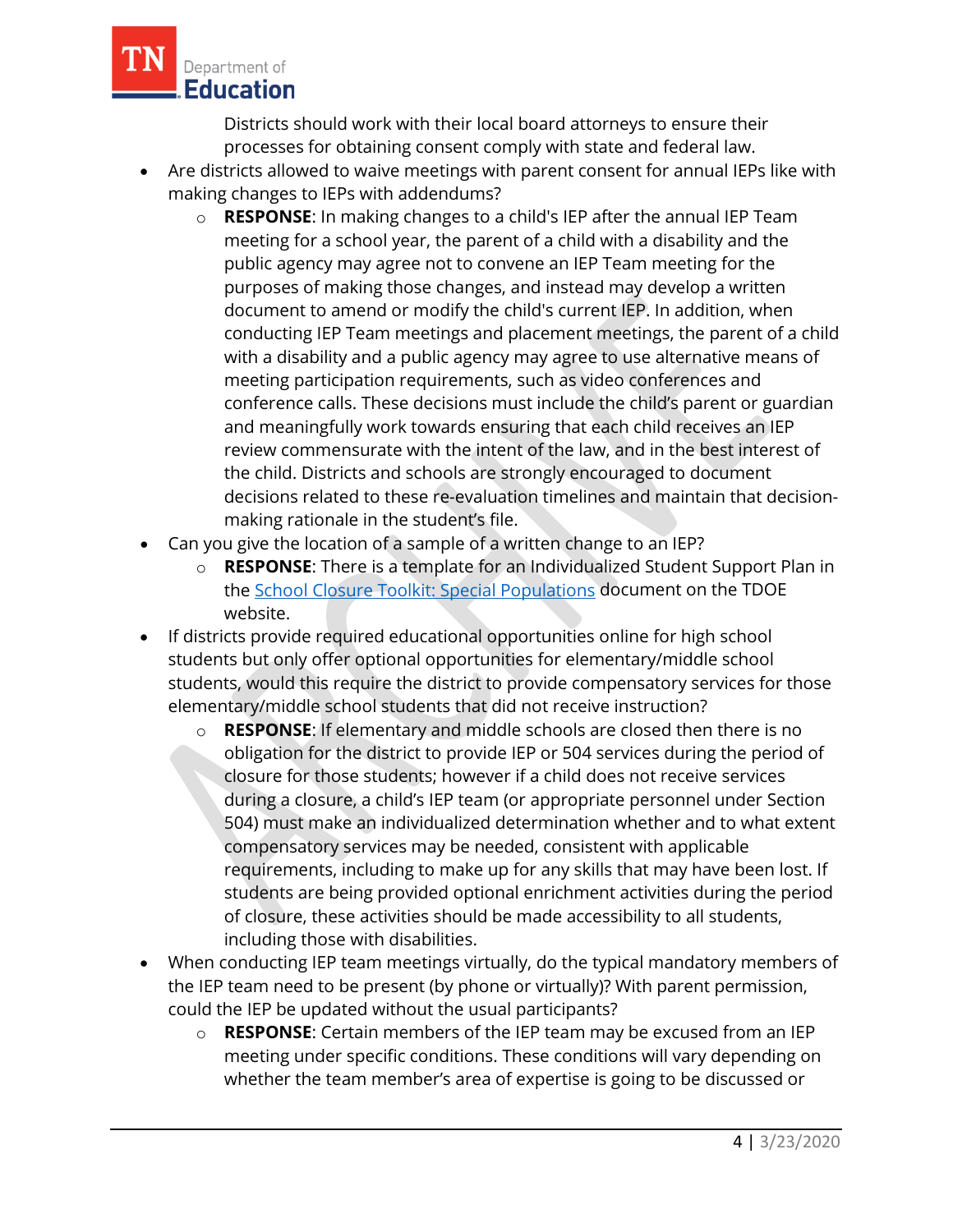

modified in the meeting. The parent and the school system must both agree in writing that the member's attendance is not necessary. 34 CFR 300.321 (e)(1).

- Should schools be having virtual IEP meetings to change services to what can be provided while schools are not in session or is this referring to IEPs that are expiring?
	- o **RESPONSE**: LEAs should make every attempt to conduct annual IEP team meetings that are due during periods of school closure by using alternative means of meeting participation, such as video conferences and conference calls. IEP meetings are not required to change the placement of special education services to a virtual setting as long as the services outlined on the IEP remain otherwise unchanged.
- Does this include annual IEP reviews?
	- o **RESPONSE**: The IDEA requires that the child's IEP be reviewed periodically, but not less than annually, to determine whether the annual goals for the child are being achieved; and revise the IEP, as appropriate. LEAs should make every attempt to conduct annual IEP team meetings during periods of school closure. There is some flexibility in this provision. For example, in making changes to a child's IEP after the annual IEP Team meeting for a school year, the parent of a child with a disability and the public agency may agree not to convene an IEP Team meeting for the purposes of making those changes, and instead may develop a written document to amend or modify the child's current IEP. In addition, when conducting IEP Team meetings and placement meetings, the parent of a child with a disability and a public agency may agree to use alternative means of meeting participation requirements, such as video conferences and conference calls.

IEP team meeting timelines may be extended only if:

- The LEA has reasonably determined the use of virtual technology is not a suitable method of conducting the required meeting; or
- Information necessary for the IEP team's deliberation is not attainable
- What guidance does the Department have around flexibility for guidelines for initial eligibility, particularly related to learning disabilities, given the progress monitoring requirements?
	- o **RESPONSE**: Yes, per guidance that can be found by [clicking here,](https://www.tn.gov/content/dam/tn/education/health-&-safety/Services%20to%20Students%20with%20Disabilities%20COVID-19%20Guidance.pdf) initial evaluation timelines will be adjusted accordingly.
- How should districts handle referrals and requests for evaluation that were initiated before the school closure, but consent has not yet been obtained?
	- o **RESPONSE**: Written consent is required prior to initiation of evaluations. For referrals that have been initiated but consent has not been obtained, every attempt should be made to meet virtually to discuss the concerns and initiate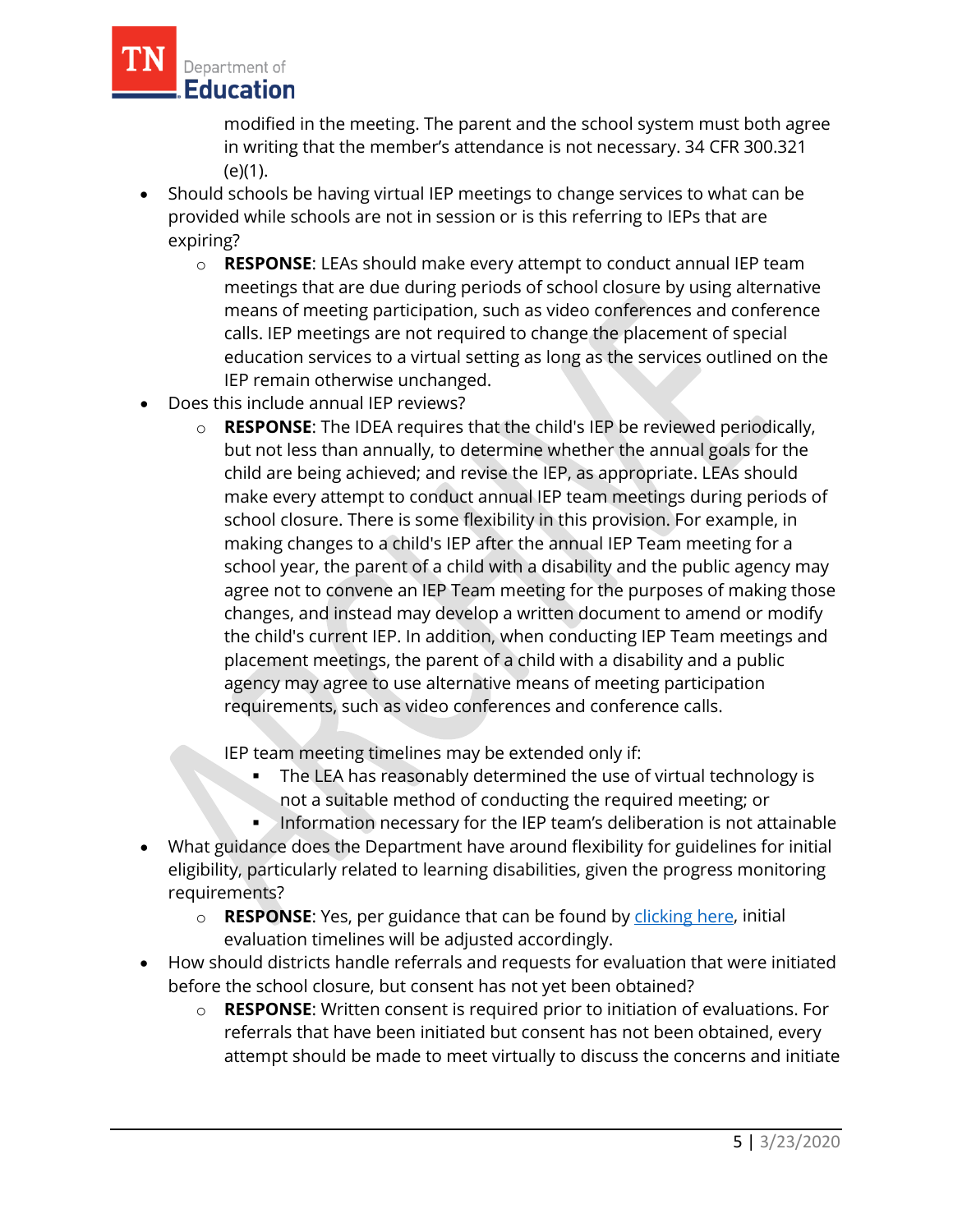

an initial evaluation if agreed upon. The timeline for evaluations has been extended as indicated in another section of this guidance document.

- What is expected for students in the testing pipeline? Should districts create a noneligibility document?
	- o **RESPONSE**: No, the timeline for initial evaluations will be adjusted accordingly. If an evaluation of a student with a disability requires a face-toface assessment or observation, the evaluation would need to be delayed until school reopens. Evaluations and re-evaluations that do not require faceto-face assessments or observations may take place while schools are closed, so long as a student's parent or legal guardian consents. These same principles apply to similar activities conducted by appropriate personnel for a student with a disability who has a plan developed under Section 504, or who is being evaluated under Section 504.
- Are schools required to send home progress reports during school closures due to the COVID-19?
	- o **RESPONSE**: There is no requirement to send progress reports if schools are closed and they are not providing services. If, however, a school is providing distance learning and/or special education services, progress reports would need to be sent as usual.
- What sort of flexibility do districts have on the location of student files? Can staff remove them from the school given the limited access to the facility?
	- o **RESPONSE**: Student files should be kept in a secure location that protects a student privacy according to FERPA. If an IEP team is unable to access student data necessary for an annual IEP meeting, the timeline for the annual review may be extended.
- Do schools need to hold an IEP meeting to change the placement of students that have multiple disabilities and will have difficulty accessing online services?
	- o **RESPONSE**: IEP meetings are not required to change the placement of special education services to a virtual setting as long as the services outlined on the IEP remain otherwise unchanged. If a change to a student's services are being proposed, an IEP meeting must be held to discuss those changes and a prior written notice outlining any changes must be provided. As a reminder, students with IEPs who do not receive services may be eligible for compensatory services.
- Given challenges in providing virtual learning in rural areas with limited internet access, are districts required to provide instruction for the special education population if they are not also providing instruction for the general student population?
	- o **RESPONSE**: If an LEA elects to close one or more of its schools and does not provide any educational services to the general student population, it is not required to provide services to students with disabilities during that same period.